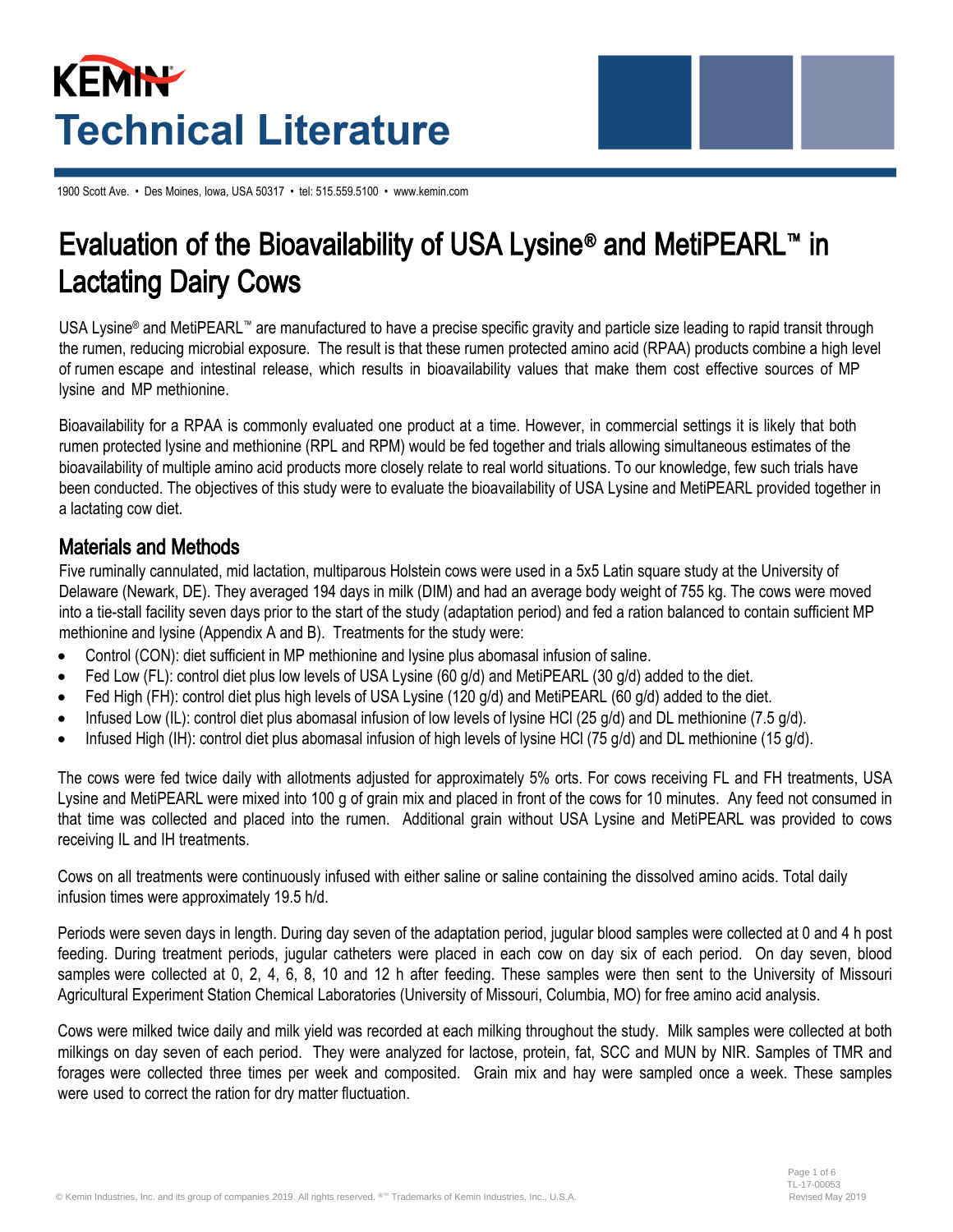

#### **Results**

The bioavailability for each product was determined using the slope regression method, where the slope of the regression of plasma AA versus fed AA was divided by the slope of the regression of plasma AA versus infused AA and multiplied by 100. Among the five cows used in the study, one cow did not respond to the infusion or feeding treatments, and the data generated for this cow were considered an outlier and removed from the dataset used to determine average bioavailability. This is a common practice in other bioavailability studies with rumen-protected AA1. The data from the four remaining cows were used to calculate an average bioavailability of 42.5% for USA Lysine (Figure 1) and 30.5% for MetiPEARL (Figure 2) based on individual cow bioavailability data.

There were no treatment effects on milk and intake variables (Appendix C). This was expected as the control diet was formulated to be sufficient in MP lysine and MP methionine.



**Figure 1.** Single regression model on individual cow data to determine lysine bioavailability.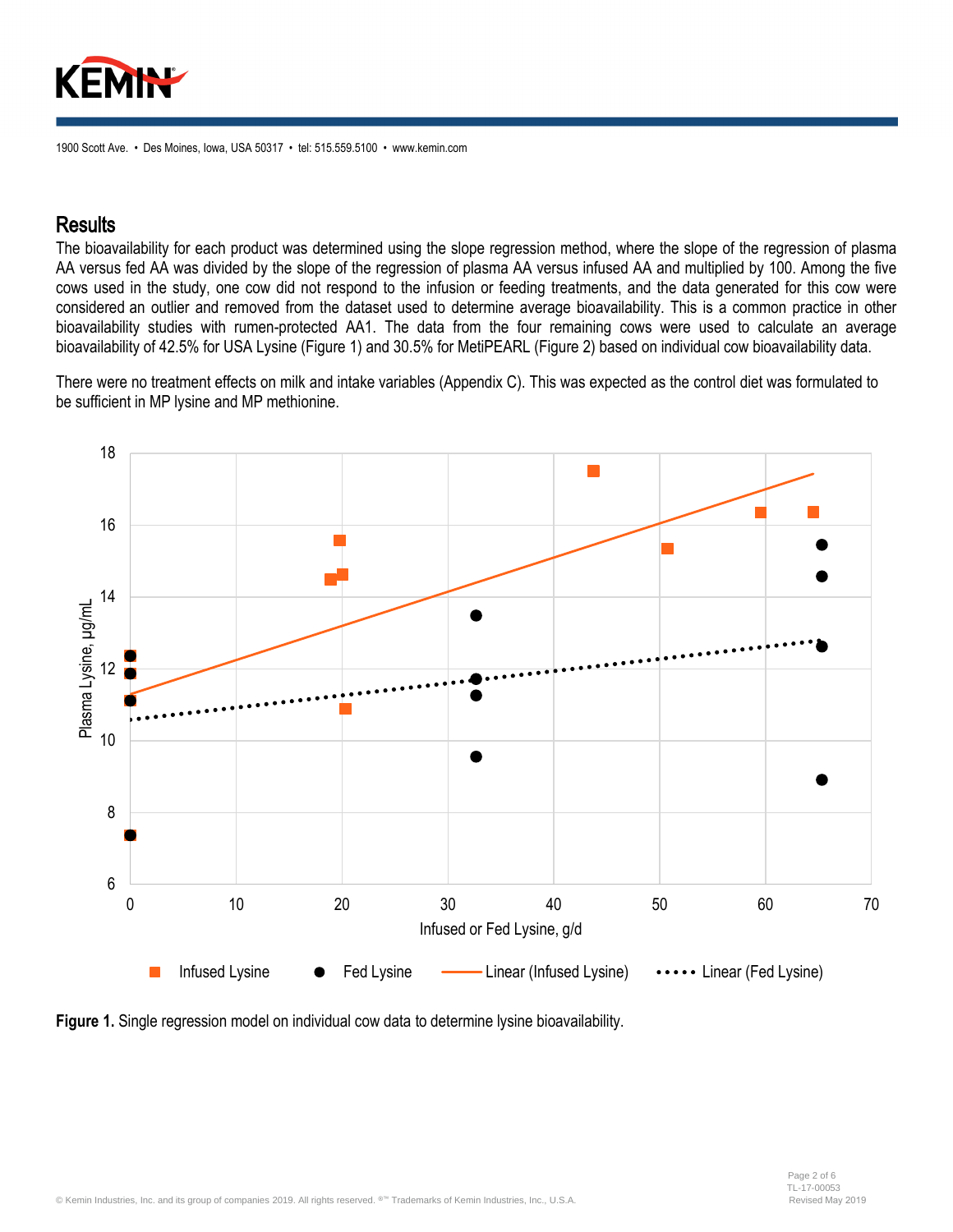



**Figure 2.** Single regression model on individual cow data to determine methionine bioavailability**.**

#### **Discussion**

This was the first study conducted to report the bioavailability of two different RPAA products simultaneously fed to the same cows. The 42.5% bioavailability value for USA Lysine in this study compares favorably to previous bioavailability studies, 43.5% determined by lysine levels in blood plasma<sup>2</sup> and 44% calculated in a modified three step in vitro model.<sup>3</sup> The 30.5% bioavailability value for MetiPEARL in this study was similar to previous results, 28.5% calculated in a modified three step in vitro model.<sup>4</sup>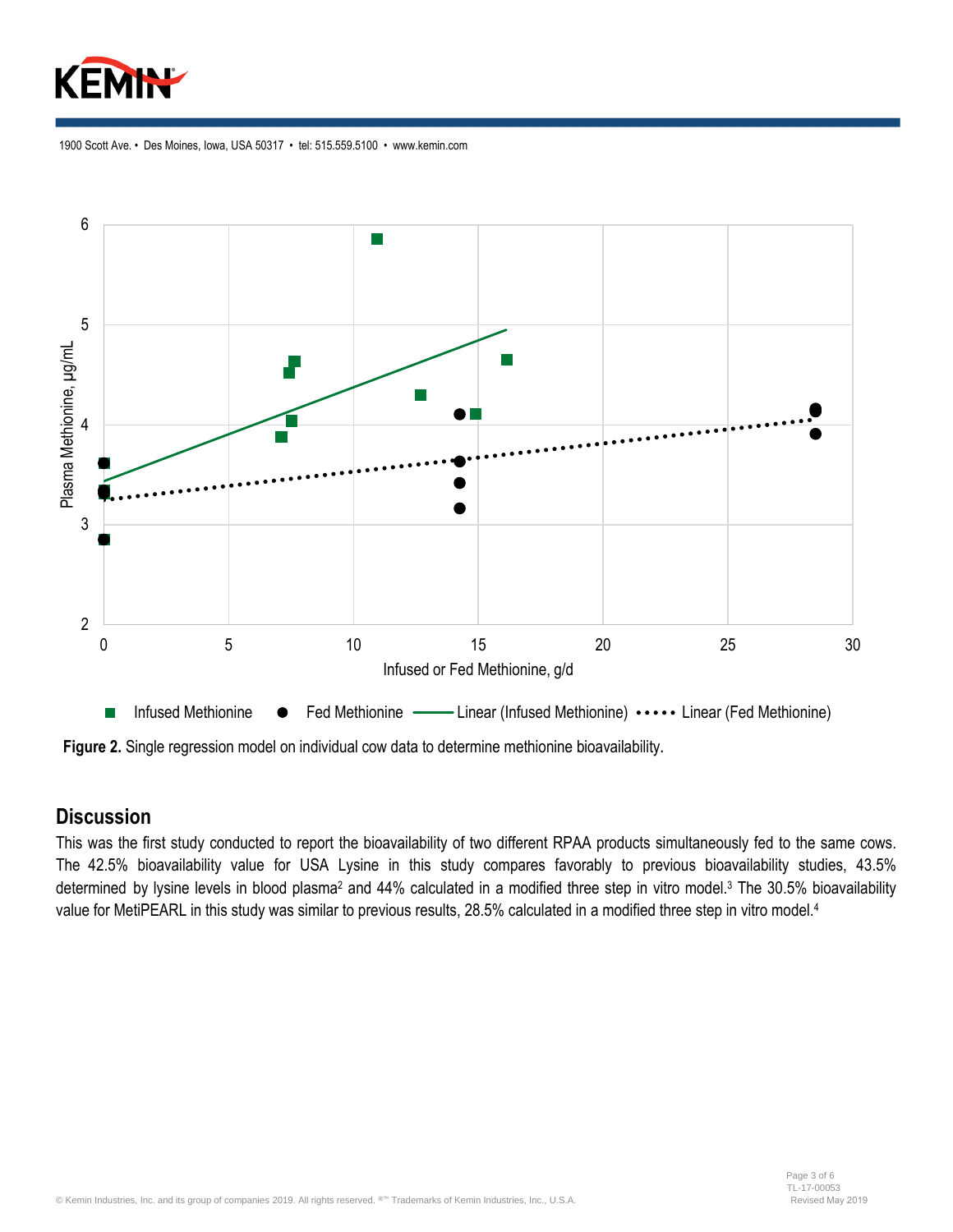

**Appendix A**. Ingredient composition of base ration. 1

| Ingredient                                 | % of ration dry matter |  |  |  |
|--------------------------------------------|------------------------|--|--|--|
| Corn silage                                | 41.39                  |  |  |  |
| Alfalfa silage                             | 11.28                  |  |  |  |
| Orchard grass hay                          | 1.55                   |  |  |  |
| Canola meal                                | 10.90                  |  |  |  |
| Ground corn grain                          | 10.64                  |  |  |  |
| Corn distillers grain                      | 8.65                   |  |  |  |
| Citrus pulp                                | 6.48                   |  |  |  |
| Protected soybean meal <sup>2</sup>        | 2.87                   |  |  |  |
| Corn gluten meal                           | 1.43                   |  |  |  |
| Sugar by-product <sup>3</sup>              | 0.80                   |  |  |  |
| Calcium carbonate                          | 0.73                   |  |  |  |
| Sodium bicarbonate                         | 0.62                   |  |  |  |
| Trace mineral and vitamin mix <sup>4</sup> | 0.46                   |  |  |  |
| Rumen bypass fat <sup>5</sup>              | 0.46                   |  |  |  |
| Sodium chloride                            | 0.44                   |  |  |  |
| Urea                                       | 0.44                   |  |  |  |
| Palm fat                                   | 0.35                   |  |  |  |
| Monensin <sup>6</sup>                      | 0.31                   |  |  |  |
| Potassium carbonate <sup>7</sup>           | 0.12                   |  |  |  |
| Vitamin E <sup>8</sup>                     | 0.040                  |  |  |  |
| Magnesium oxide                            | 0.031                  |  |  |  |
| Biotin <sup>9</sup>                        | 0.004                  |  |  |  |
| Live yeast <sup>10</sup>                   | 0.002                  |  |  |  |
| Selenium <sup>11</sup>                     | 0.002                  |  |  |  |

<sup>1</sup>Diets were formulated using CPM software (University of Pennsylvania, Kennett Square, PA) with ratios for metabolizable Lys and Met from Cornell Net Carbohydrate & Protein System software (Cornell University, Ithaca, NY). <sup>2</sup>Extruded and expelled soybean meal (J. L. Moyer & Sons, Inc., Turbotville, PA).

<sup>3</sup>Contained 92.3% sucrose.

<sup>4</sup>Contained 14.5% calcium, 32.4% magnesium, 0.9% sulfur, 1,750 mg/kg Fe, 5,704 mg/kg Zn, 1,074 mg/kg Cu, 2,904 mg/kg Mn, 65.4 mg/kg Se, 141.1 mg/kg Co, 190.6 mg/kg I, 1,332 KIU/kg Vitamin A, 266 KIU/kg Vitamin D, and 5,317 IU/kg Vitamin E.

<sup>5</sup>MEGALAC® (Church & Dwight Co., Inc, Princeton, NJ).

<sup>6</sup>Rumensin® 90, 4,400 g/ton (Elanco, Greenfield, IN).

<sup>7</sup>DCAD Plus™ (Church & Dwight Co., Inc, Princeton, NJ).

<sup>8</sup>Vitamin E, 44,100 IU/kg.

<sup>9</sup>Microvit® H Promit Biotin 2% (Addiseo, Antony, France).

<sup>10</sup>Levucell® SC (Lallemand Animal Nutrition, Milwaukee, WI).

11Contained 600 mg/kg Se and 7.5 IU/kg Vitamin E.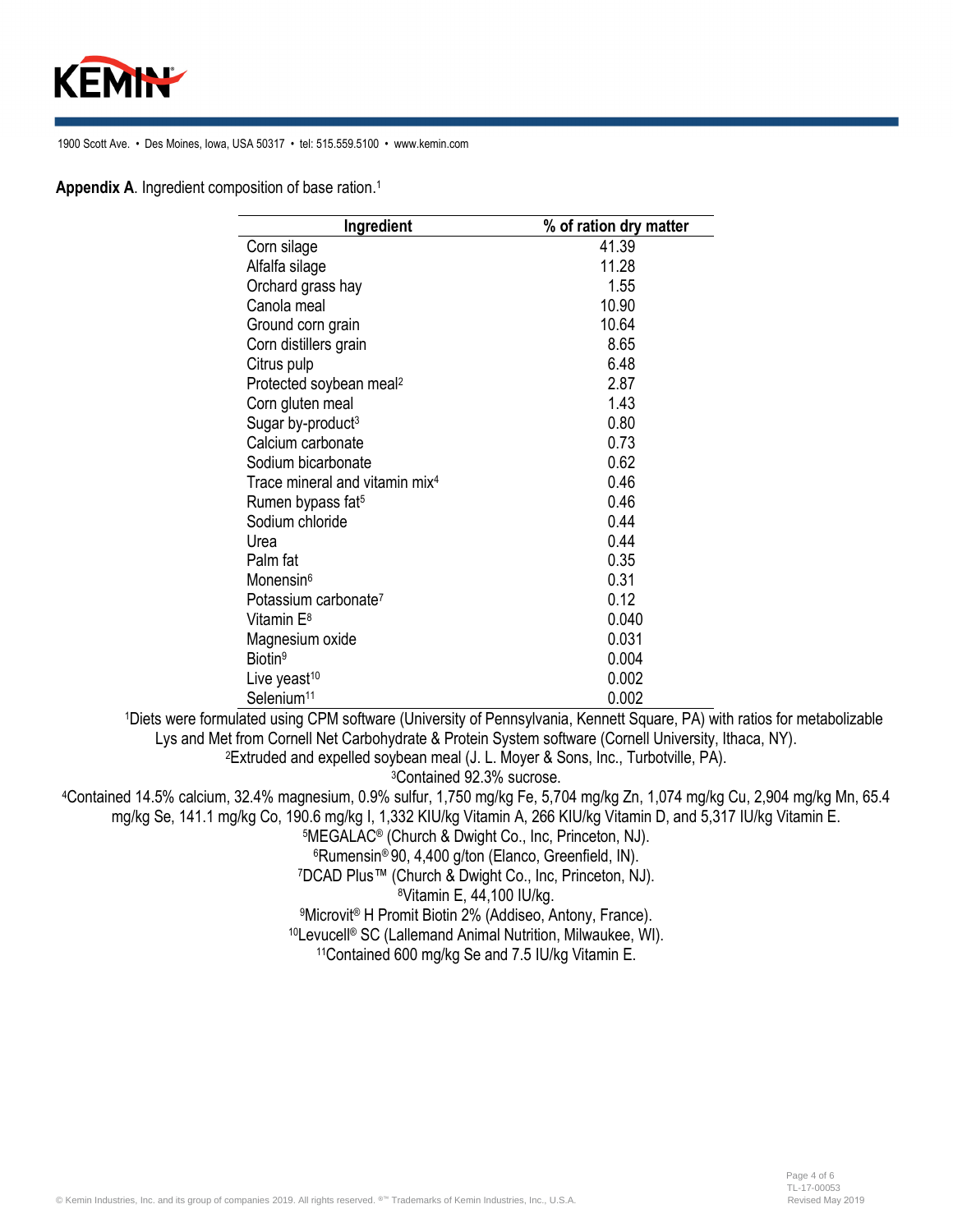

Forages **The Contract Contract Contract Contract Contract Contract Contract Contract Contract Contract Contract Contract Contract Contract Contract Contract Contract Contract Contract Contract Contract Contract Contract Co** Nutrient Unit Corn silage Alfalfa silage Hay Grain Analyzed Calculated Formulated DM | % as fed | 39.2 (1.8) | 40.5 (3.8) | 87.1 (0.9) | 88.2 (0.2) | 53.5 (1.4) | 62.6 CP | % DM | 7.9 (0.7) | 19.4 (0.2) | 13.2 (0.8) | 26.5 (0.7) | 16.3 (0.2) | 17.8 | 18.1 ADF % DM 22.6 (1.5) 38.8 (0.7) 36.7 (1.2) 13.4 (1.6) 21.8 (0.8) 20.4 20.3 aNDF | % DM | 37.4 (2.5) | 43.0 (1.3) | 60.0 (2.9) | 20.8 (1.9) | 33.1 (0.8) | 30.8 | 31.9 Starch | % DM | 32.1 (1.3) | | | 18.3 (1.9) | 21.4 (0.5) | 21.7 | 23.0 Ash % DM 3.96 (0.18) 10.33 (0.14) 7.44 (0.78) 9.8 (0.65) 7.45 (0.62) 7.40 6.5 Ca % DM --- --- --- --- 0.96 (0.10) --- --- P % DM --- --- --- --- 0.49 (0.03) --- --- Mg % DM --- --- --- --- 0.48 (0.03) --- --- K % DM --- --- --- --- 1.34 (0.10) --- --- Na % DM --- --- --- --- 0.53 (0.03) --- --- Fe | mg/kg | --- | --- | --- | --- | 340 (35) | --- | ---Mn | mg/kg | --- | --- | --- | --- | --- | 61 (3) | --- | ---Zn | mg/kg | --- | --- | --- | --- | 59 (7) | --- | ---Cu | mg/kg | --- | --- | --- | --- | 12 (3) | --- | ---TDN % DM --- --- --- --- 72.1 (0.4) --- ---

NE<sub>L</sub> | mcal/kg | --- | --- | --- | --- | 1.67 (0.02) | --- | ---

Appendix B. Analyzed nutrient composition, expressed as mean (SD), of forages, grain mix and base ration TMR, along with formulated and calculated nutrient composition of base ration TMR.